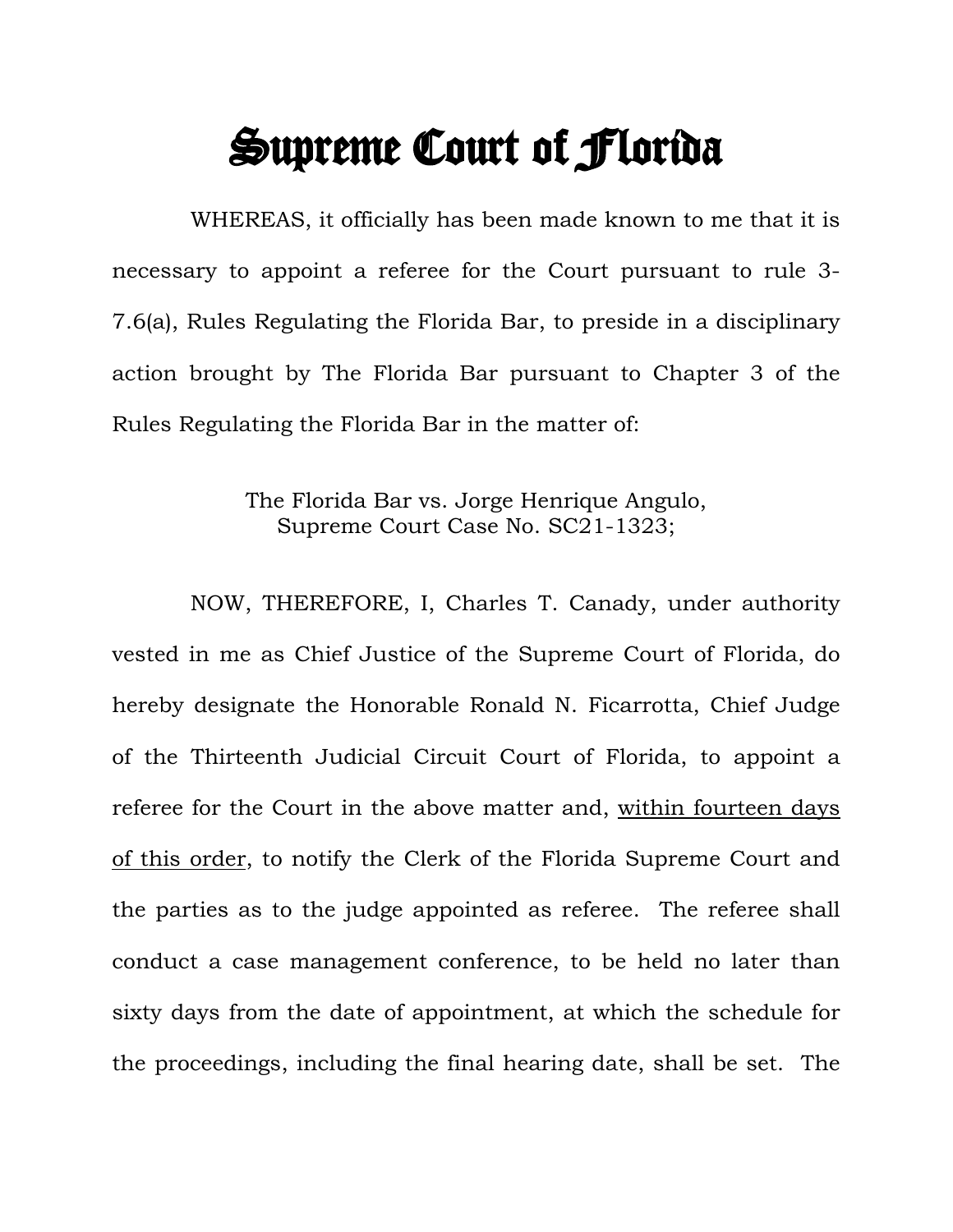referee shall have the option of holding the required case management conference either in person or telephonically. The referee shall thereafter hear, conduct, try, and determine the matters presented at the final hearing, and submit findings of fact and recommendations to the Supreme Court of Florida as provided in rule 3-7.6(m). Pursuant to rule 3-7.6(n)(3), bar counsel shall assist the referee in the preparation of the index and record in this cause. Pursuant to rule  $3-7.6(m)(1)$ , any order by the referee regarding disposition of the case shall be merely a recommendation to this Court. Such an order shall not dispose of the proceedings. This Court shall review and, if appropriate, approve the referee's recommended disposition order.

Except in cases where the ninety (90) day time limit provided by rule 3-5.2(l) applies, the referee's report shall be filed within 180 days of his or her appointment, unless there are substantial reasons requiring delay.